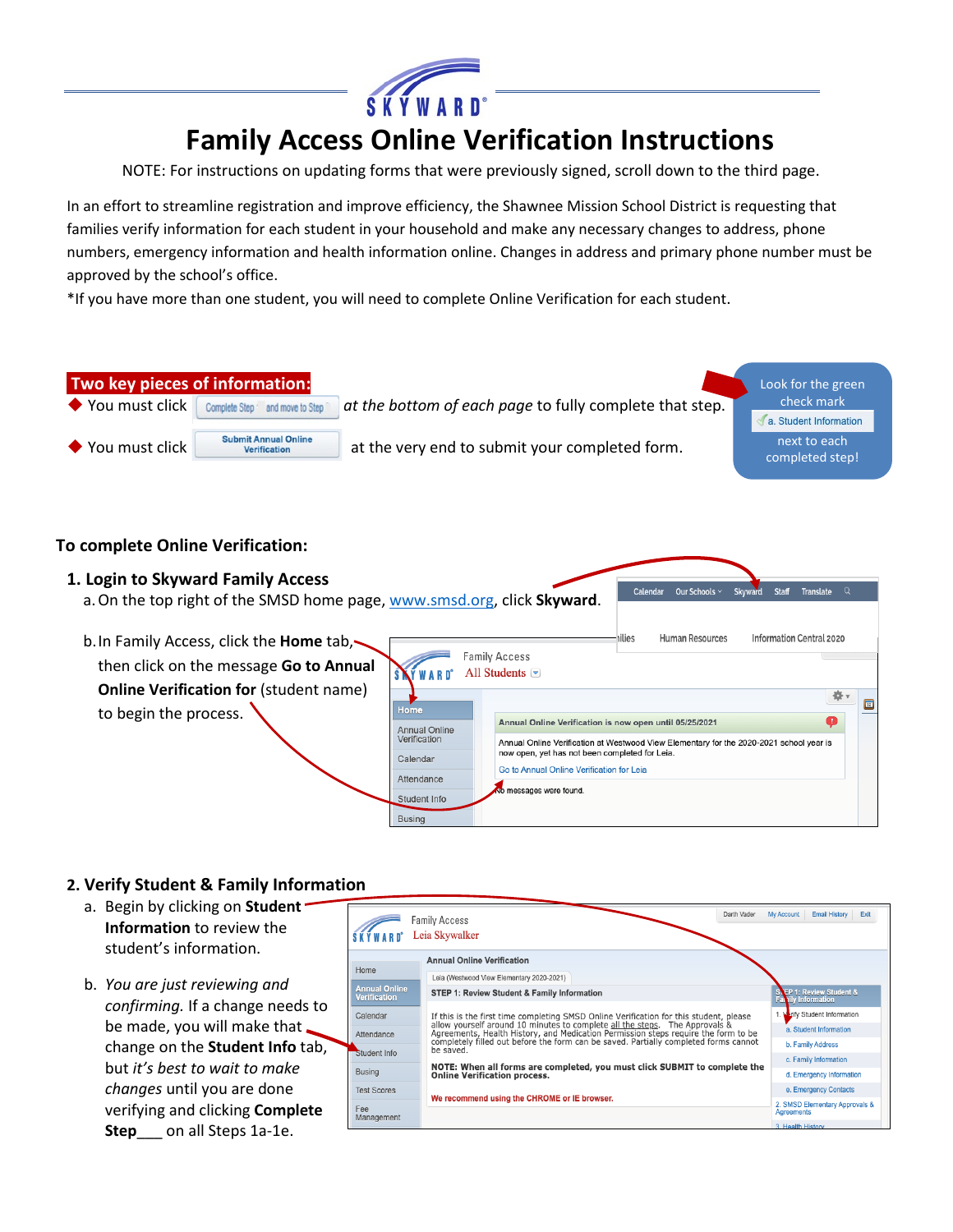c. Continue in this manner until all of Steps 1a - 1e, have been reviewed.



### **3. Continue with Permission Forms, COPPA, Health History, Medications and KSDE Household Economic Survey.**

Once Steps 1a-1e have been completed, you will be prompted to complete the other steps regarding Approvals and Agreements, the Children's Online Privacy and Protection Act (COPPA), Health History, Medication Permission, the optional KSDE Household Economic Survey, and for select grades, the KCTC form. For older students, an Athletic Packet is required for those participating in Athletics.

**NOTE: On Health History and Medical Permission forms, if you leave the form in the middle of it, you will lose all your answers. You must complete them once you start.**



**Scroll down to see instructions for** "Making Changes to Annual Online Verification Forms" that were previously submitted.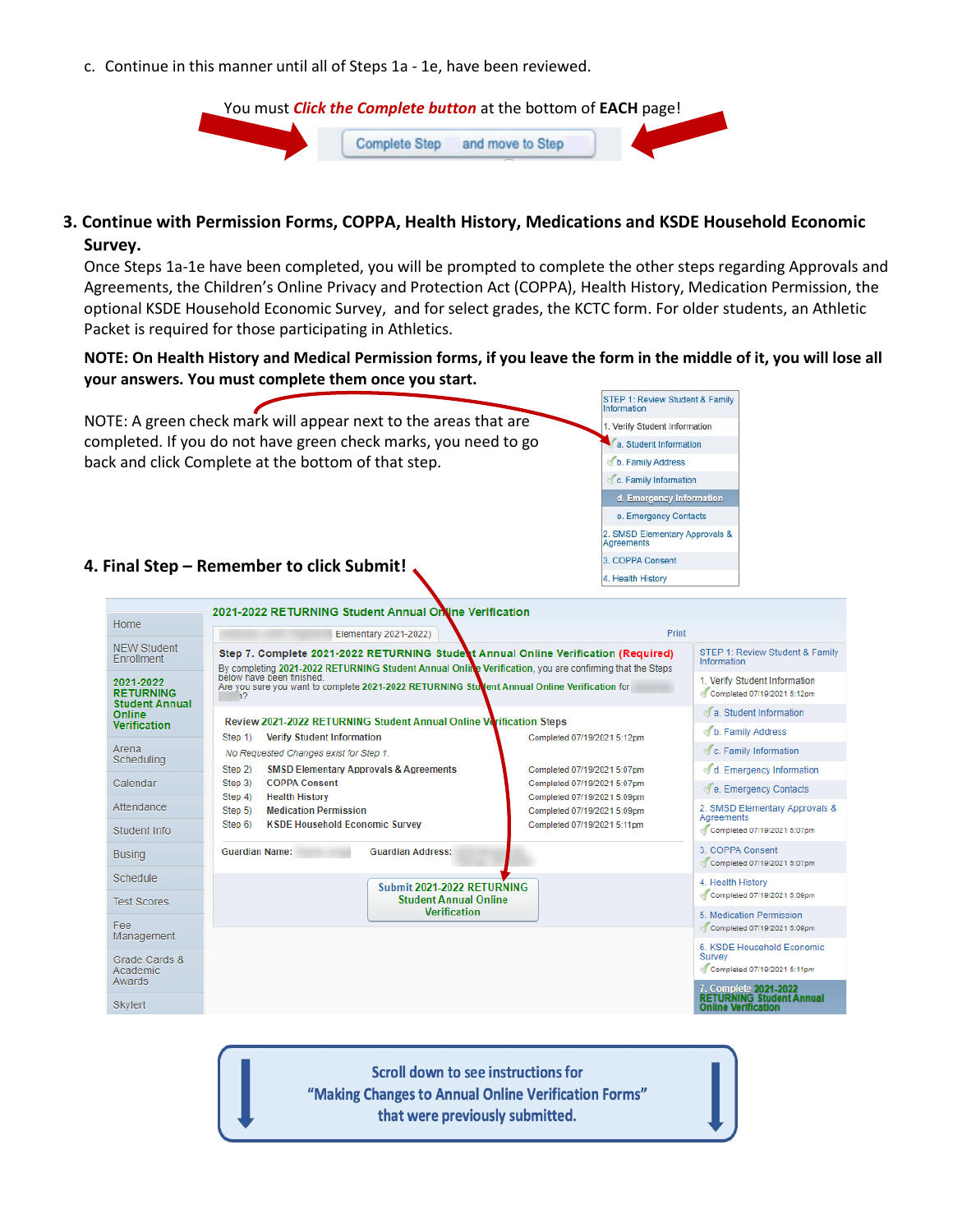

## **Making Changes to Annual Online Verification Forms**

- **1.** Login to Skyward Family Access:[Click here](https://skyward.smsd.org/scripts/wsisa.dll/WService%3DwsEAplus/seplog01.w) to log in to Skyward, or go to the SMSD website, [http://www.smsd.org/.](http://www.smsd.org/)
- **2.** Click on **Annual Online Verification.**



**3.** Click your student's name to return to the forms.

| וווכ נט וכנטווו נט נווכ וטווווא. |                                                                                                                                                                     |
|----------------------------------|---------------------------------------------------------------------------------------------------------------------------------------------------------------------|
|                                  | <b>Family Access</b>                                                                                                                                                |
|                                  | Leia Skywalker $\blacksquare$                                                                                                                                       |
| Home                             | No messages were found.                                                                                                                                             |
| Annual Online<br>Verification    | Westwood View Elementary                                                                                                                                            |
| Calendar                         | If this is the first time completing SMSD<br>Online Verification for this student, please                                                                           |
| Attendance                       | allow yourself around 10 minutes to<br>complete all the steps. The Approvals &                                                                                      |
| Student Info                     | Agreements, Health History, and<br>Medication Permission steps require the<br>form to be completely filled out before the<br>form can be saved. Partially completed |
| <b>Busing</b>                    | forms cannot be saved.                                                                                                                                              |
| <b>Test Scores</b>               | NOTE: When all forms are completed,<br>you must click SUBMIT to complete                                                                                            |
| Fee<br>Management                | the Online Verification process.                                                                                                                                    |
| <b>Activities</b>                | We recommend using the CHROME or IE<br>browser.                                                                                                                     |
| Coreer Plans                     | $L$ Leia<br>2020-2021                                                                                                                                               |
| Conferences                      | Completed Wed Jun 17, 2020 3:31pm by Darth Vader                                                                                                                    |
| Grade Cards &<br>Academic        | View History   View Unread Denials                                                                                                                                  |

**4.** Click **Mark Annual Online Verification as not completed and make changes**.

|                      | <b>My Account</b><br>Darth Vader<br><b>Family Access</b>                                                                                   | <b>Email His</b> |
|----------------------|--------------------------------------------------------------------------------------------------------------------------------------------|------------------|
| <b>SKYWARD</b>       | Leia Skywalker                                                                                                                             |                  |
|                      |                                                                                                                                            |                  |
| Home                 | Leia (Westwood View Elementary 2020-2021)                                                                                                  |                  |
| <b>Annual Online</b> | Annual Online Verification was successfully completed and submitted to the district for Leia on Wed Jun 17, 2020 3:31pm by Darth Vade<br>⊲ |                  |
| <b>Verification</b>  | Go back to review completed steps                                                                                                          |                  |
| Calendar             | Mark Annual Online Verification as not completed and make changes                                                                          |                  |
| Attendance           |                                                                                                                                            |                  |
| .                    |                                                                                                                                            |                  |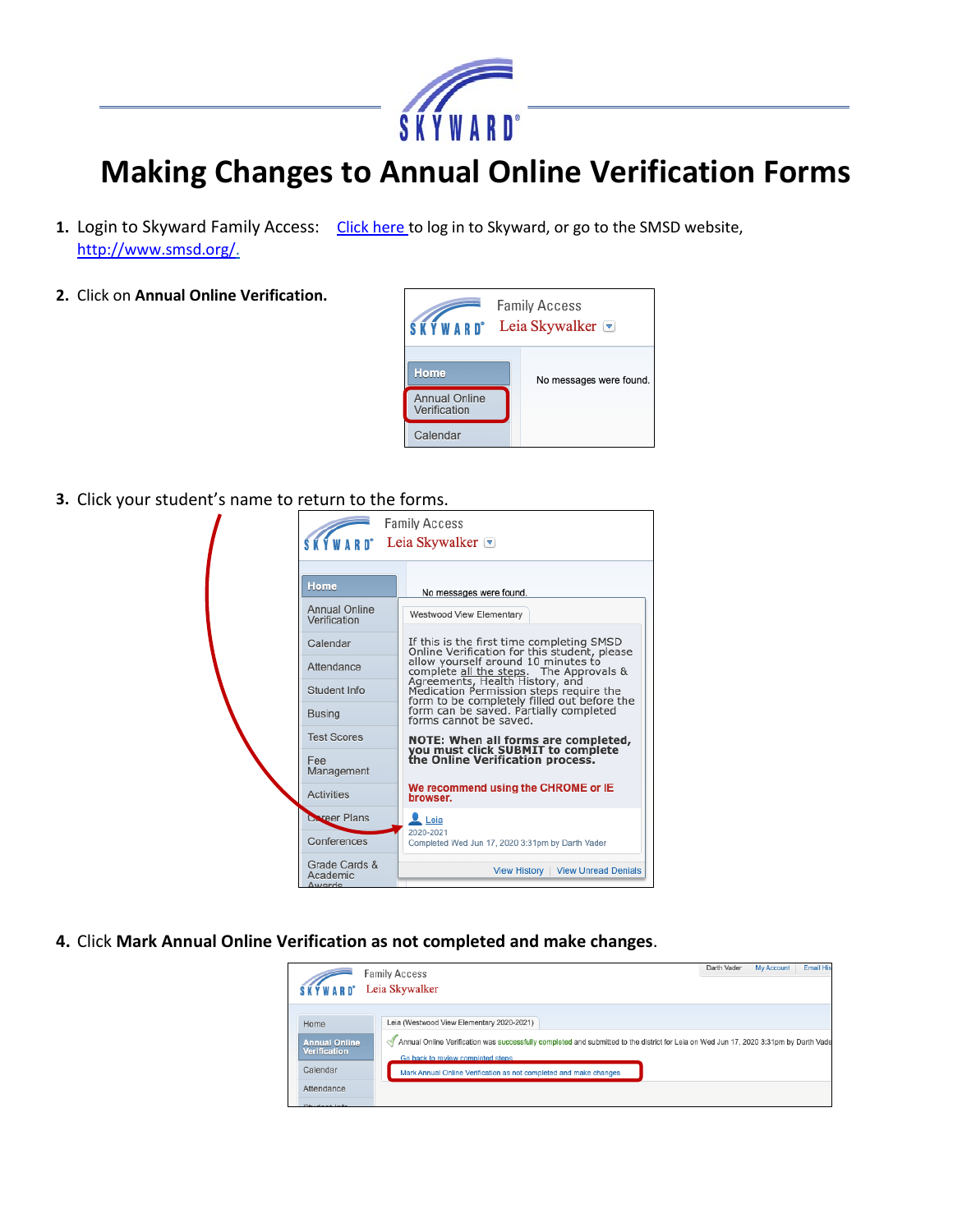**5.** On the right-hand side, click on the form that you want to make changes to.

|                                            | <b>Family Access</b>                                                                                                                                                            |                                                            | Darth Vader | <b>My Account</b> | <b>Email History</b>                                         | Exit |
|--------------------------------------------|---------------------------------------------------------------------------------------------------------------------------------------------------------------------------------|------------------------------------------------------------|-------------|-------------------|--------------------------------------------------------------|------|
|                                            | Leia Skywalker                                                                                                                                                                  |                                                            |             |                   |                                                              |      |
| Home                                       | <b>Annual Online Verification</b>                                                                                                                                               |                                                            |             |                   |                                                              |      |
|                                            | Leia (Westwood View Elementary 2020-2021)                                                                                                                                       |                                                            | Print       |                   |                                                              |      |
| <b>Annual Online</b><br>Verification       | Step 5. Complete Annual Online Verification (Required)                                                                                                                          |                                                            |             | Information       | STEP 1: Review Student & Family                              |      |
| Calendar                                   | By completing Annual Online Verification, you are confirming that the Steps below have been finished.<br>Are you sure you want to complete Annual Online Verification for Leia? |                                                            |             |                   | 1. Verify Student Information<br>Completed 06/17/2020 3:29pm |      |
| Attendance                                 | <b>Review Annual Online Verification Steps</b><br>Step 1)<br><b>Verify Student Information</b>                                                                                  | Completed 06/17/2020 3:29 m                                |             |                   | A. Student Information                                       |      |
| Student Info                               | No Requested Changes exist for Step 1.                                                                                                                                          |                                                            |             |                   | b. Family Address                                            |      |
| <b>Busing</b>                              | <b>SMSD Elementary Approvals &amp; Agreements</b><br>Step 2)                                                                                                                    | Completed 06/17/2020 3:29 m                                |             |                   | C. Family Information                                        |      |
| <b>Test Scores</b>                         | Step 3)<br><b>Health History</b><br><b>Medication Permission</b><br>Step 4)                                                                                                     | Completed 06/17/2020 3:29 m<br>Completed 000 million 200 m |             |                   | d. Emergency Information                                     |      |
|                                            |                                                                                                                                                                                 |                                                            |             |                   | Ce. Emergency Contacts                                       |      |
| Fee<br>Management                          | Guardian Name: Darth Vader<br><b>Guardian Address:</b>                                                                                                                          |                                                            |             | Agreements        | 2. SMSD Elementary Approvals &                               |      |
| <b>Activities</b>                          | <b>Submit Annual Online</b>                                                                                                                                                     |                                                            |             |                   | Completed 06/17/2020 3:29pm                                  |      |
| <b>Career Plans</b>                        | <b>Verification</b>                                                                                                                                                             |                                                            |             | 3. Health History | Completed 06/17/2020 3:29pm                                  |      |
| Conferences                                |                                                                                                                                                                                 |                                                            |             |                   | 4. Medication Permission<br>Completed 06/17/2020 3:29pm      |      |
| Grade Cards &<br>Academic<br><b>Awards</b> |                                                                                                                                                                                 |                                                            |             | Verification      | 5. Complete Annual Online                                    |      |

**6.** On the next screen, you first must click on **Edit Step \_\_\_\_** at the bottom.

**7.** On the next screen, make the changes you wish to

**move to Step \_\_\_\_** at the bottom.

| On the next screen, you first must click on <b>Edit Step</b><br>at the bottom.                           | Parent/Guardian 1 Darth Vader<br>Parent/Guardian 2<br>Statement of Consent: In order to better serve the healthcare needs of my child, I<br>l agree ¢]<br>give my permission for the transfer of health information to the school and any other appropriate<br>school or healthcare professionals including emergency personnel. This includes release of<br>school immunization records to the KS Immunization Program, and the Kansas Immunization<br>Registry for the purpose of assessment reporting, and prevention of disease. This does not<br>include data regarding individual student. I authorize school personnel to obtain emergency<br>medical care for my student in the event I cannot be reached. |
|----------------------------------------------------------------------------------------------------------|--------------------------------------------------------------------------------------------------------------------------------------------------------------------------------------------------------------------------------------------------------------------------------------------------------------------------------------------------------------------------------------------------------------------------------------------------------------------------------------------------------------------------------------------------------------------------------------------------------------------------------------------------------------------------------------------------------------------|
| On the next screen, make the changes you wish to<br>make, then you must again click Complete Step<br>and | Edit Step 3<br>Parent/Guardian 1 Darth Vader<br>Parent/Guardian 2                                                                                                                                                                                                                                                                                                                                                                                                                                                                                                                                                                                                                                                  |

lagree  $\div$  Statement of Consent: In order to better serve the healthcare needs of my child, I Tagree  $\overline{s}$ ) statements of conservation of the transfer of health information to the school and any other appropriate school or healthcare professionals including emergency personnel. This includes release of school im edical care for my student in the event I cannot be reached.

Complete Step 3 and move to Step 4

**8.** You must again click on the final Step, then click **Submit Annual Online Verification** to complete this process.

| No Penusated Changes exist for Step 1.<br>Step 2)                           | <b>SMSD Elementary Approvals of Agreements</b>          | Completed 06/17/2020 3:29pm                                | b. Family Address<br>C. Family Information                                         |
|-----------------------------------------------------------------------------|---------------------------------------------------------|------------------------------------------------------------|------------------------------------------------------------------------------------|
| Step 3)<br><b>Health History</b><br><b>Medication Permission</b><br>Step 4) |                                                         | Completed 06/17/2020 4:03pm<br>Completed 06/17/2020 3:29pm | d. Emergency Information                                                           |
|                                                                             |                                                         |                                                            | <i><b>Je. Emergency Contacts</b></i>                                               |
| Guardian Name: Darth Vader                                                  | <b>Guardian Address:</b><br><b>Submit Annual Online</b> |                                                            | 2. SMSD Elementary Approvals &<br><b>Agreements</b><br>Completed 06/17/2020 3:29pm |
|                                                                             |                                                         |                                                            |                                                                                    |
|                                                                             | <b>Verification</b>                                     |                                                            | 3. Health History<br>Completed 06/17/2020 4:03pm                                   |
|                                                                             |                                                         |                                                            | 4. My dication Permission<br>Completed 06/17/2020 3:29pm                           |

*NOTE: If* **Submit Annual Online Verification** *is grayed out, continue with the next page.*